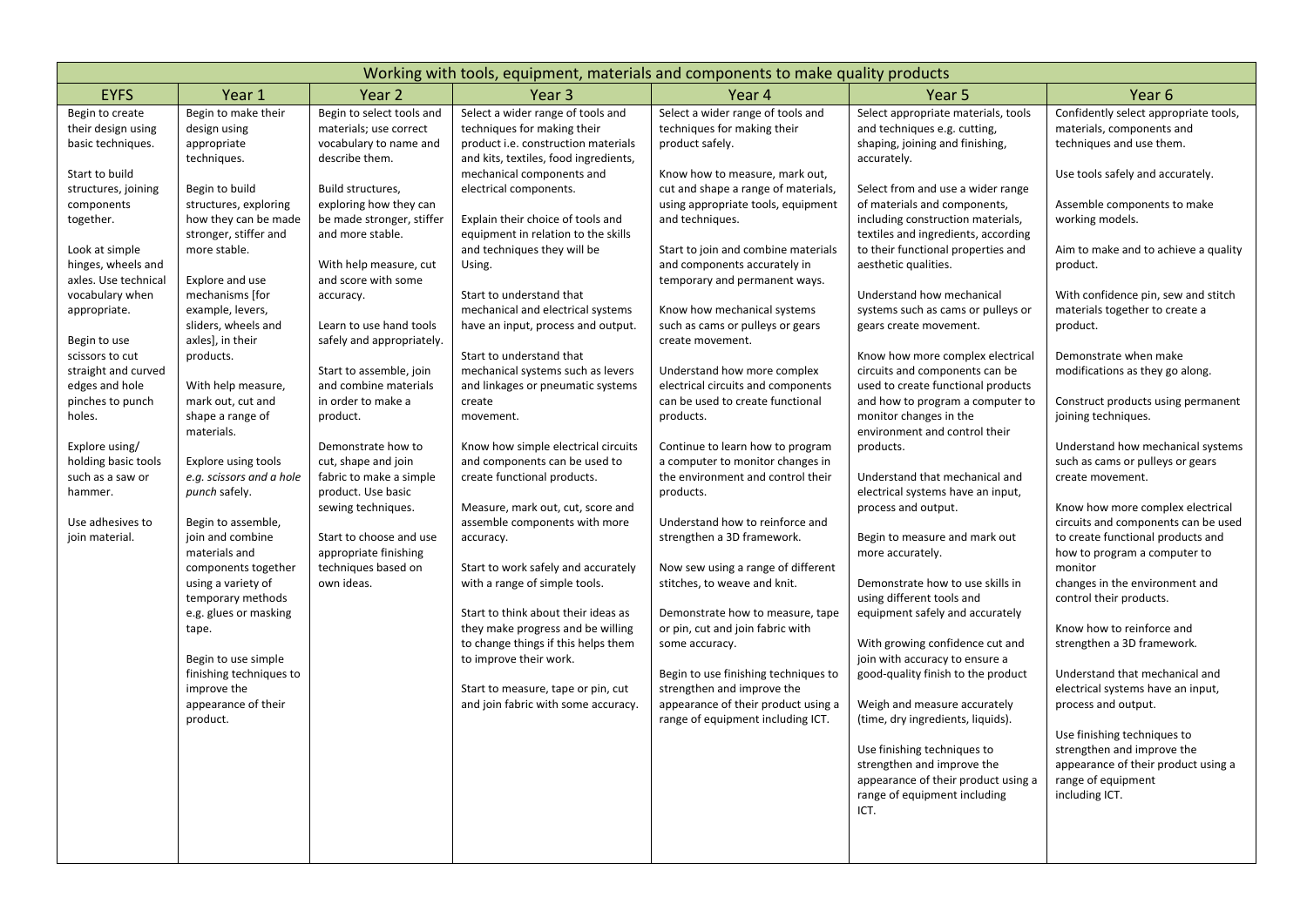| Evaluating processes and products |                         |                           |                          |                           |                           |                          |
|-----------------------------------|-------------------------|---------------------------|--------------------------|---------------------------|---------------------------|--------------------------|
| <b>EYFS</b>                       | Year 1                  | Year 2                    | Year <sub>3</sub>        | Year 4                    | Year 5                    | Year 6                   |
| Say what they like and            | Start to evaluate their | Evaluate their work       | Start to evaluate their  | Evaluate their products   | Start to evaluate a       | Evaluate their products, |
| do not like about items           | product by discussing   | against their design      | product against original | carrying out appropriate  | product against the       | identifying strengths    |
| they have made and                | how well it works in    | criteria.                 | design criteria          | tests.                    | original design           | and areas for            |
| attempt to say why.               | relation to the purpose |                           | e.g. how well it meets   |                           | specification and by      | development, and         |
|                                   | (design criteria).      | Look at a range of        | its intended purpose     | Start to their work both  | carrying out tests.       | carrying out appropriate |
| Begin to talk about               |                         | existing products         |                          | during and at the end of  |                           | tests.                   |
| their designs as they             | When looking at         | explain what they like    | Begin to disassemble     | the assignment.           | Evaluate their work       |                          |
| develop and identify              | existing products       | and dislike about         | and evaluate familiar    |                           | both during and at the    | Evaluate their work      |
| good and bad points.              | explain what they like  | Products and why.         | products and consider    | Be able to disassemble    | end of the assignment.    | both during and at the   |
|                                   | and dislike about       |                           | the views of others to   | and evaluate familiar     |                           | end of the assignment.   |
| Start to talk about               | Products and why.       | Start to evaluate their   | improve them.            | products and consider     | Begin to evaluate it      |                          |
| changes made during               |                         | products as they are      |                          | the views of others to    | personally and seek       | Record their evaluations |
| the making process.               | Begin to evaluate their | developed, identifying    | Evaluate the key designs | improve them.             | evaluation from others.   | using drawings with      |
|                                   | products as they are    | strengths and possible    | of individuals in design |                           |                           | labels.                  |
| Discuss how closely               | developed, identifying  | changes they might        | and technology has       | Evaluate the key          | Evaluate the key          |                          |
| their finished products           | strengths and possible  | make.                     | helped shape the world.  | designs of individuals in | designs of individuals in | Evaluate against their   |
| meet their design                 | changes they might      |                           |                          | design and technology     | design and technology     | original criteria and    |
| criteria.                         | make.                   | With confidence talk      |                          | has helped shape the      | has helped shape the      | suggest ways that their  |
|                                   |                         | about their ideas, saying |                          | world.                    | world.                    | product could be         |
|                                   |                         | what they like and        |                          |                           |                           | improved.                |
|                                   |                         | dislike about them.       |                          |                           |                           |                          |
|                                   |                         |                           |                          |                           |                           | Evaluate the key designs |
|                                   |                         |                           |                          |                           |                           | of individuals in design |
|                                   |                         |                           |                          |                           |                           | and technology has       |
|                                   |                         |                           |                          |                           |                           | helped shape the         |
|                                   |                         |                           |                          |                           |                           | world.                   |